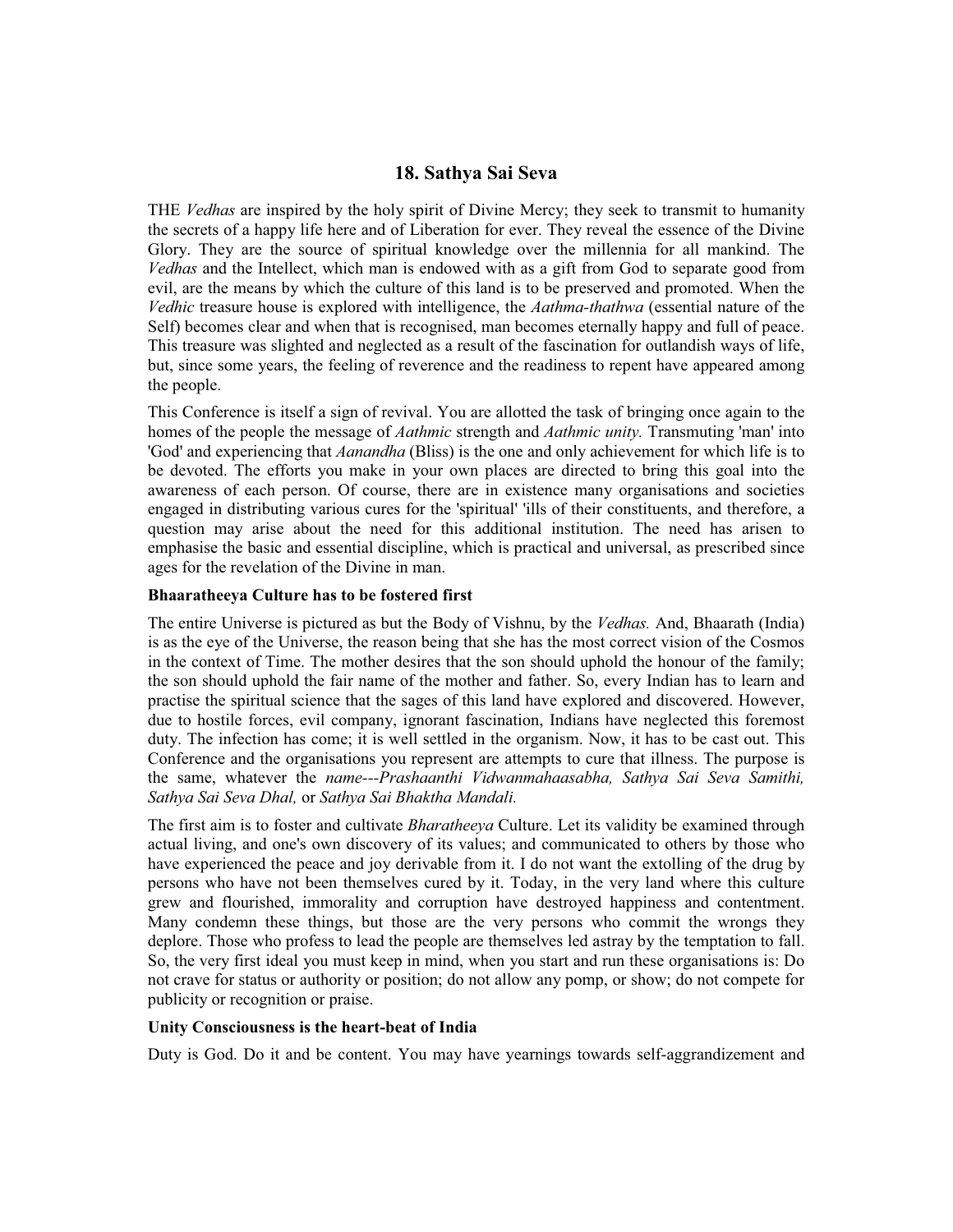plans to fulfil them; I know that some people have already devised plans for getting into official positions; but, you must subdue and destroy those desires. Following My instructions without demur, is the best plan. While engaged in Service *(Sella),* it is wrong to yield to lower cravings or to follow one's own impetuosity. The *Vedhas* declare that it is only by *Thyaaga-- renunciation,* surrender, submission---that immortality can be acquired.

In the history of India, you must have noticed that all the great movements and empires were motivated by spiritual undercurrents, not by political or economic stresses. It is only after the advent of the East India Company that politics and the struggle for political power predominated. You must make politics subserve the need to promote and perfect the fundamentals of Indian *(Bhaaratheeya )* culture.

The Universe is the Body of God; in the Body, the Unity Consciousness is Bhaarath, the *Ekabhaava* (feeling of Oneness). *"Ekam Sath,"* (The Reality is One) the *Vedhas* declared aeons ago! That is the heart-beat of Bhaarath today. This is the reason why sages, saints, Divine personages and Incarnations of God appear here and proclaim their message to mankind from this land. The precious message is now being exported, but very little is used inside the country. That is the tragedy.

### **Sai organisations must promote faith in God**

For the influence available from positions of authority, for acquiring and accumulating power, individuals talk ill of others and breed hate. From dawn till dusk and dusk till dawn, the chief occupation of people today is finding fault with others, trying to publicise the faults in others. This state of things is an insult cast in the face of our hoary culture. It springs from the craving for cheap popularity and temporary fame.

Your organisations must endeavour to promote faith in God. If that base is absent, worship, *bhajan, puuja,* good works---all become meaningless automatic ritual, done under social compulsion. Inner transformation, which is the fruit, can be acquired only when these are done with faith. Faith can grow only from the root of inquiry. Faith is made firmer by inquiry. You must encourage inquiry by the members whom you contact and welcome their efforts to gain first-hand experience.

Man strives to provide himself with food, clothing and housing for the sake of the body; he must also provide himself with some things to keep the mind healthy and happy. It is the mind that conditions even the body. The mind is the instrument, the fly-wheel, the thickest comrade of man. Through it, one can either ruin oneself or save oneself. Regulated and controlled, channelised properly, it can liberate; wayward and let loose, it can entangle, and bind fast. Try to find out when exactly man is having peace, full undisturbed peace. You will see that he is at peace only during *sushupti* (deep sleep). For, at that time, the senses are inactive, the mind is inert and unattached to the senses or their targets. So, when senses are made ineffective to drag the mind out, man can attain peace. That is the real *saadhana,* the basic *saadhana:* the withdrawal of the senses from the objective world *(Nivritthimaarga).*

### **Two fangs that make the individual poisonous**

Train the mind to dwell on the inner equipment rather than the outer attractions. Use the mind to cleanse the feelings, impulses, attitudes, tendencies and levels of consciousness. Let it not accumulate dirt from the outer world and deposit them within itself. If it is attached to work *(Pravritthimaarga)* the consequences of work get attached to it. Unattached work is the purest; it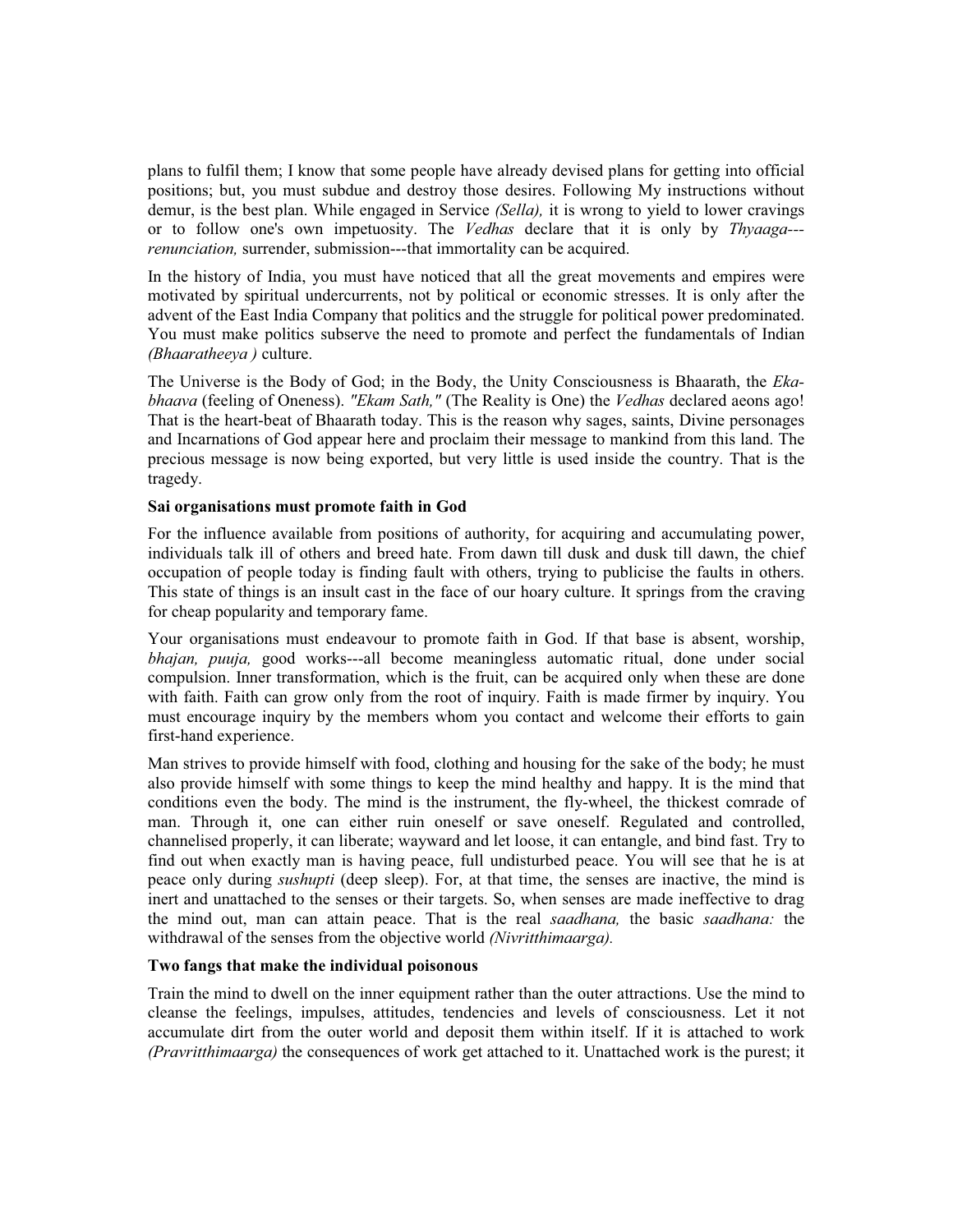does not encumber the mind with elation or disappointment. 'I did it,' 'This is mine': these are the two fangs that make the individual poisonous. Pull out the fangs, the snake can be handled and played with as a pet. These organisations must be vigilant to see that egoism and the sense of personal possession, pride or achievement, do not invade them. That is the goal to be kept in view.

When an organisation is started it has to lay down for itself certain rules and regulations. But our rules are of a different nature altogether. Our rules emphasise that members must first practise what they stand for. Whatever you desire others to do, you must first put into daily practice sincerely and with steadfastness. You must do *bhajan* regularly and systematically, before you advise others about the efficacy of *bhajans.* When you want to be honoured by others, you must learn to honour them first.

# **Bhagawaan is the medicine for Bhava-rogha**

Service has become a word of common currency, but its value is very much reduced by the hypocrisy of the users. Really speaking, only those who are afflicted with agony,: equal agony, at the sight of pain and suffering, distress or disease, have the fight to offer service; for, they are not serving others, they are serving themselves, serving to remove as fast and as intelligently as they can, their own agony. Service to others is the medicine one needs to alleviate the distress which fills one at the sight of distress in another being. Feel that you are serving yourself, that you are curbing your own ego. Otherwise service heightens your self-esteem and develops a sense of superiority, which are both harmful spiritually.

Food is the medicine for the illness of hunger; drink, for the illness of thirst; for the disease of *bhavarogha* (Birth-Death-Cycle), *Bhagawaan* is the medicine; for the disease of desire, *Jnaana* is the specific. For the disease of doubt, despair and hesitation, which are the occupational diseases of *Saadhakas,* the most effective remedy is *paropakaara* (doing good to others). For the major infection of *ashaanthi* (anxiety), the course of treatment is *bhajan.* It is to provide these remedies to the sufferers that the organisation has to dedicate itself.

A spiritual organisation is really above all rules and regulations; the realm of the *Aathma* is beyond the limits of regulations. In this sense, rules are either meaningless or superfluous in Sathya Sai Organisations. But at least, to satisfy the law of the land dealing with associations of this kind, some rules have to be adopted. For example, who can be members of these organisations, and what are their qualifications? (1) Of course, they must be eager aspirants for spiritual progress. (2) They must have full faith in the Name that the organisation bears and in spreading that Name, in the manner suited to Its Message and Majesty. (3) Besides, the member must have won recognition as a good person. That is all the qualification needed; nothing else counts. There is no need to have money or lands, or scholarship, influence or authority or official position.

### **Oath must be taken from the very depth of the heart**

If you have the three qualifications mentioned, I assure you, even if you have no place in any organisation bearing My Name, you will have a place here (Baaba indicated His Heart as the place where they will be accepted). The organisations must be such that members find them congenial places to deepen their *Saadhana,* to cultivate their virtues and to overcome their ego, by contact with workers who are free from the least trace of that deadly poison. If this is achieved, their success is certain.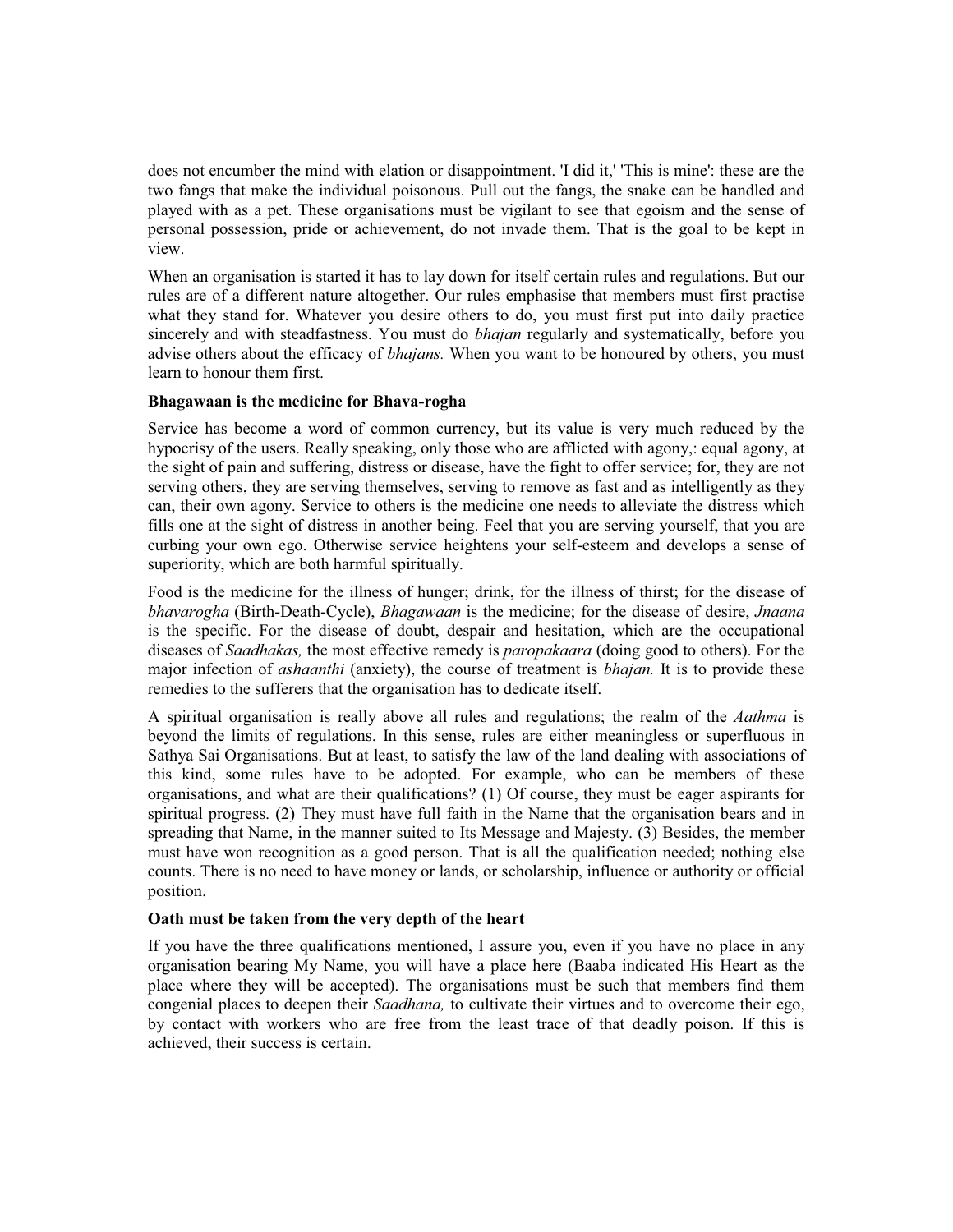Secondly, what are the duties of members and office-bearers? You know that the State requires you to take a solemn oath, when you take up an office or enter upon an assignment. Similarly, each member and office-bearer must take an oath, from the very depths of the heart, before engaging themselves in the activities. "Swaami, Save me from any act of commission of omission which will affect adversely the three qualifications You have laid down. Bless me with the skill, intelligence and enthusiasm necessary for the task I am dedicating myself to carry out for my own uplift. Guide me along the correct path; shower on me Your Grace so that I may earn a fair name in this attempt; guard me from temptation and wrong steps." When you rise from bed at dawn, pray thus. At night, when you go to bed, ponder over your activities during the day, examining them, whether you went against any of the conditions of membership, and if any wrong had been committed unconsciously, pray that it may not happen again. Decide to dedicate yourself in this manner, with these ideals for the work ahead.

# **Do not develop fanaticism is Sai activities**

Another point I want to emphasise is this: There are many other organisations with spiritual objectives in this land, run under different names, attached to other Names and Forms of God, like Raama, Krishna. You know that Indian culture insists that you should offer reverence to all the names and forms of the One God-head. In your organisations, there may be some who insist that only *Sai Bhajan* should be sung, only the Name and Form of Sathya Sai be used. This is a great mistake. You are thereby dishonouring Sai. If you attach yourself to Sai and detach yourself from Krishna, you get a *plus* there and a *minus* here; the resultant gain is zero. In this matter do not develop fanaticism or sectarianism. Others may have these, but that is no reason why you should meet them with the same failings. Try your best to avoid such infection. When the other organisations require help, go and help them. This will make them realise the loving universal nature of your attitude.

Again, do not encourage differences based on region, language, religion, or any such flimsy grounds. For example, people who exaggerate these differences argue in Madras that only Tamil songs should be sung or in Andhra Pradesh, that only Thelugu songs should be sung. If such ideas are entertained, they will undermine the *Adhyaathmik* (Spiritual) outlook, the attitude of unity and oneness which is the keynote of the spirit. This is a field where inner joy, inner satisfaction, internal purity are more important than outer expression.

I do not like collection of funds. But, since some expense has to be incurred, I have to allow it under very stringent conditions. Each organisation has as Members (of the Samithi) about ten or fifteen persons. Whatever expense they decide to incur for the work of the *Samithi* (Organisation), they have to collect among themselves, without seeking help from those outside the circle. They have, of course, to contribute according to their capacity and limit the work to the resources they can pool among themselves.

### **A word of warning on collecting funds and spending**

Do not plan beyond your capacity and move about with lists from person to person to get funds. By this, the institution gets a bad name and you too will not be spared. You may say, "But, when Swaami comes to our place, we must spend a lot on reception arrangements." No, I do not need grand decorations, huge pandals, arches, flags and such paraphernalia. I require only a mike to communicate My advice to the people. Even a chair is superfluous! I can talk standing. Spend sparingly for the minimum needs; do not involve yourselves in expensive luxury. I would like you to spend any extra money that you have for the feeding of the poor or for any similar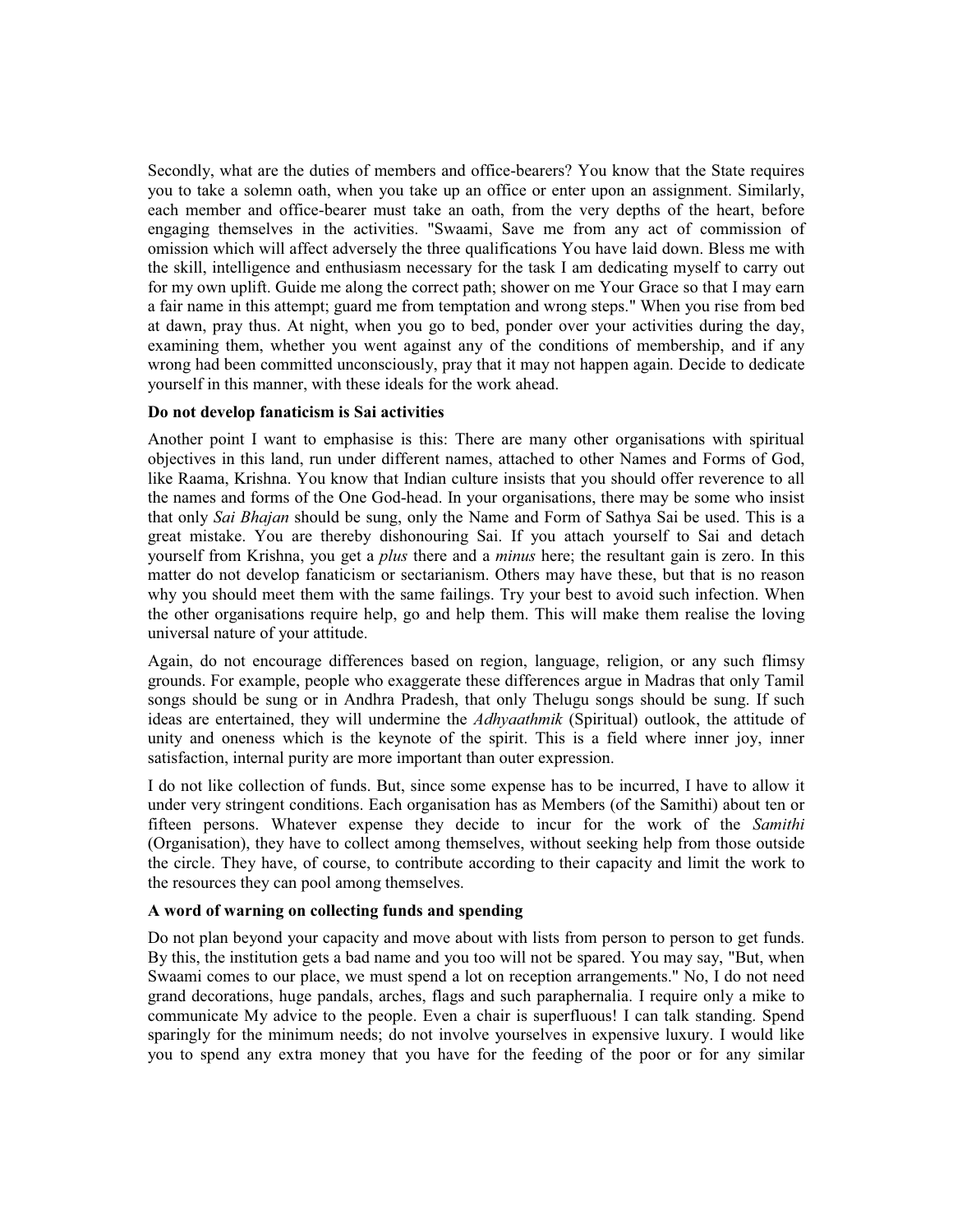beneficial object.

Attempts are being made in many places to build Sathya Sai Mandhirs (halls of worship). But Sathya Sai will be happy if He is installed in your hearts; that is the *Mandhir* I like, not those. When you seek to build that other Mandir, you have to go about seeking donations. Religion has declined in this land due to this donation-seeking and donation-granting. Really speaking, the most precious donation is a pure mind; give that to the organisation and it will shine.

I shall tell you a method by which the extra funds you may need for any undertaking the Samithi has in view are to be collected. Estimate beforehand what the expense will be. Suppose it comes to a thousand rupees, give that information to the fifteen members, and fix a day when they shall all meet. That day, keep a locked box with a slit on the lid, in an inner room; let every one go in alone into the room and deposit in the box whatever he feels he can. He can come away without depositing anything; he has the freedom to do so, there is no compulsion.

If funds are collected with the knowledge of the rest, a person who is unable to give as much as another may feel humiliated and so this is the best method. When all have finished their turn, let the box be opened and the amount counted. If it falls short of the estimate, divide the shortfall among all members equally and collect the share from each. If there is some surplus, keep it for the next occasion.

# **Fund collection campaign will lead to calumny**

Do not have lists, appeals, receipt books and all the cumbrous complex of fund collection campaigns. That way will lead you to stratagems and falsehoods, competition and calumny. Do it in this quiet and sacred manner, suited to the holy objectives you have.

Some delegates suggested that sub-committees be formed and recognised. But that will increase the number and so give room for more mistakes. Let the responsibility be on a few dedicated persons. The District President must see that small associations in the villages are given proper guidance and help to carry out the task undertaken by them, and to send to those villages, exponents of *Vedhic* culture in order to instruct and inspire them. Attempts should also be made to spread spiritual knowledge and instill the yearning for spiritual Saadhana among students and youth.

### **Do not set limits to celebrations of holy days**

*Sathya Sai Seva Samithis* have to bear in mind the word, *Seva,* and take up *Seva* work enthusiastically. *Seva* must be directed towards the removal of physical distress, the alleviation of mental agony, and the fulfilment of spiritual yearning. Some regions are affected by floods, some by drought; the *Samithi* must make efforts to bring relief to the sufferers from these and other natural calamities.

*The Bhajan Mandalis, Sathsangs, Bhaktha Mandalis,* that are now established must spread the message of *Naamasmarana, Bhajana* and *Naamasankeerthana* at all times and in all places. Jayadeva, Gouranga, Thyaagaraaja---all these moved through the bazaars and streets, singing *bhajans* and songs about the glory of God and their ecstasy filled lakhs and lakhs of people with Divine fervour.

Yesterday, some one read out a list of Holy Days which the associations were to celebrate. That list mentioned *Shivaraathri, Navaraathri,* Swaami's Birthday and *Guru Pournami.* But you must also celebrate the Birthdays of the *Mahaathmas* who led man to the God within him, and also all